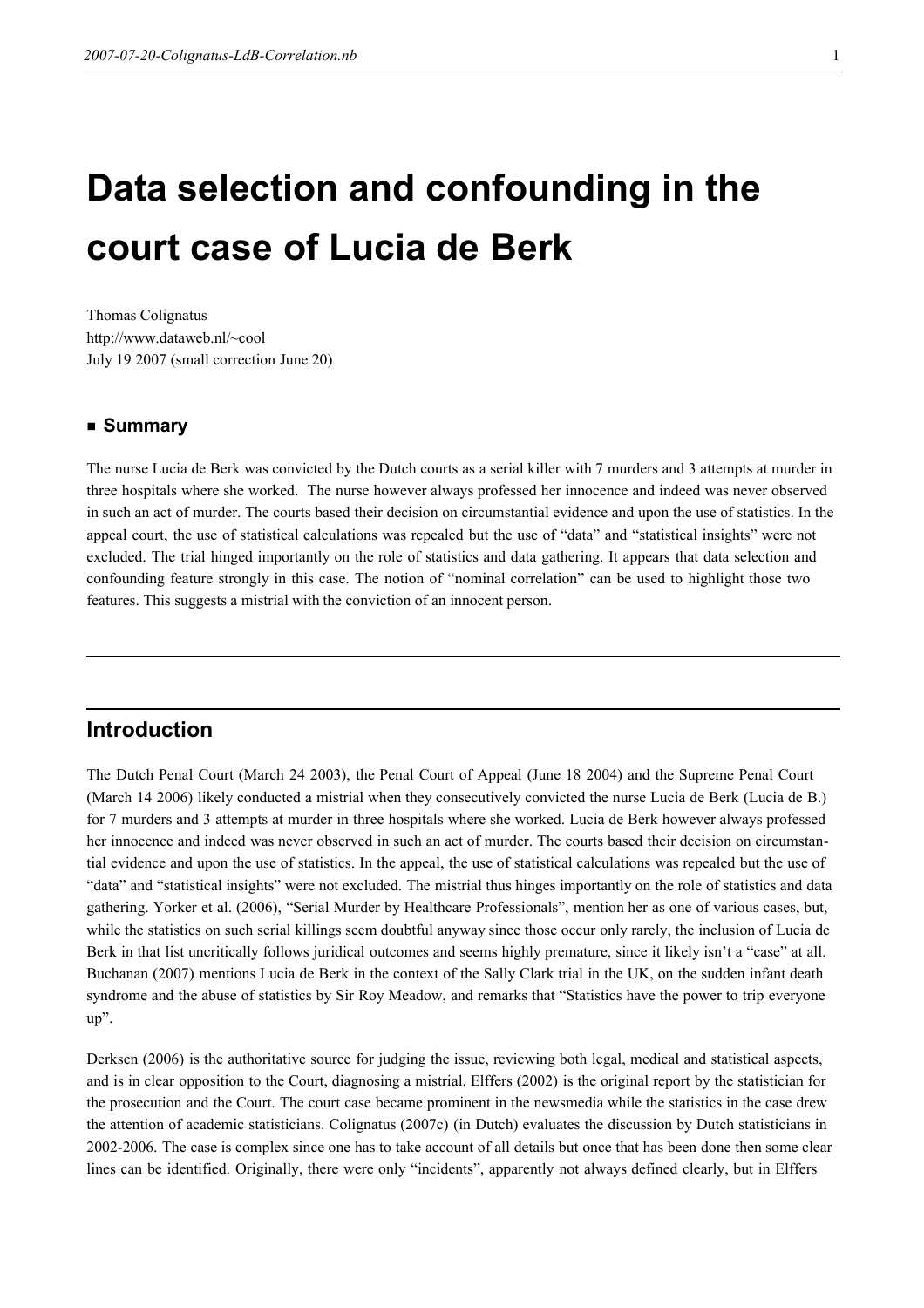(2002) taken as "situations where a patient had to be reanimated, with or without ensuing death". Only the decision by the Court turned some of them into "murder" but in questionable manner. The Court of Appeal assigns only 2 "incidents" as "directly proven murder", though Derksen (2006) explains that the Court uses circumstantial and even wrong "evidence" here. The Court deals with the other 8 "incidents" only in an indirect manner and argues that, since Lucia de Berk was on shift, these must also have been "(attempted) murders by her" too. This might be called the "Dutch Penal Court chain statistics verdict". In the original conviction, the Court referred to Elffers (2002) for the statistical significance of the co-occurrence of the "incidences" and Lucia de Berk's roster data. His key conclusion was that this co-occurrence "was no chance". But precisely the method of using statistical significance does not exclude that such co-occurrence remains a matter of chance, and chance only, since precisely the significance level expresses how much chance there still can be.

The mentioned evaluation shows that Elffers made also other mistakes besides the mis-representation of the meaning of hypothesis testing. The evaluation also shows that other statisticians later called attention to those mistakes. For example, the orginal "data" appear to have suffered from data-selection. The "incidents" were counted when they occurred during Lucia de Berk's shifts while other events were discarded when occurring during someone else's shift. Data collection by the prosecution is different from what one would do for statistical purposes. In July 2007, Elffers still doesn't correct his exposed errors and still doesn't repeal his original statement for the Court, turning the issue into one on the integrity of science since a rule is that a researcher should be open for critique and accept the need for correction which such is pointed out.

The following will discuss some main elements in the statistics of the Lucia de Berk court case. It appears that the issues of (1) *data-selection* and (2) *confounding* featured strongly in this case, while those can be explained in a very accessible manner. Recall that common human decision making does not rely on statistical test procedures. People making a decision consider the data, consider the logic in the situation and arrive at a decision, in ways that are not always clear. It is an added feature of statistics that it also provides the statistical test procedure that allows an expression of the certainty or uncertainty of the decision made. However, when you give a set of data to a statistician then it may be a bit of a pitfall that the focus is narrowed to statistical tests. Looking at data, you should not forget that you still might arrive at some decision without actually doing a statistical test. Such a decision may be weaker than the one based upon a test since you would not be able to specify the amount of certainty or uncertainty of the decision, yet, it would remain a decision. In the following we will use the notion of correlation to clarify the issues of data-selection and confounding in this court case. This notion does not (yet) allow a test but it can clarify issues and contribute to decision making.

The issue of confounding is exemplified in the Simpson paradox that we hence shall discuss first.

# An example of the Simpson paradox

The Simpson paradox is that something may hold for subgroups but not for the total group. A decision based upon subgroups would turn around if one would consider only the total. The reason for such a switch can lie in *confounding*. The following example is taken from Kleinbaum et al. (2003:277). The story is that there are two shops selling both blue and green hats while a customer visits both shops and tries all hats. In each separate shop the green hats fit relatively better, but for both shops combined the blue hats fit relatively better. The dispersion over the two shops is a confounder.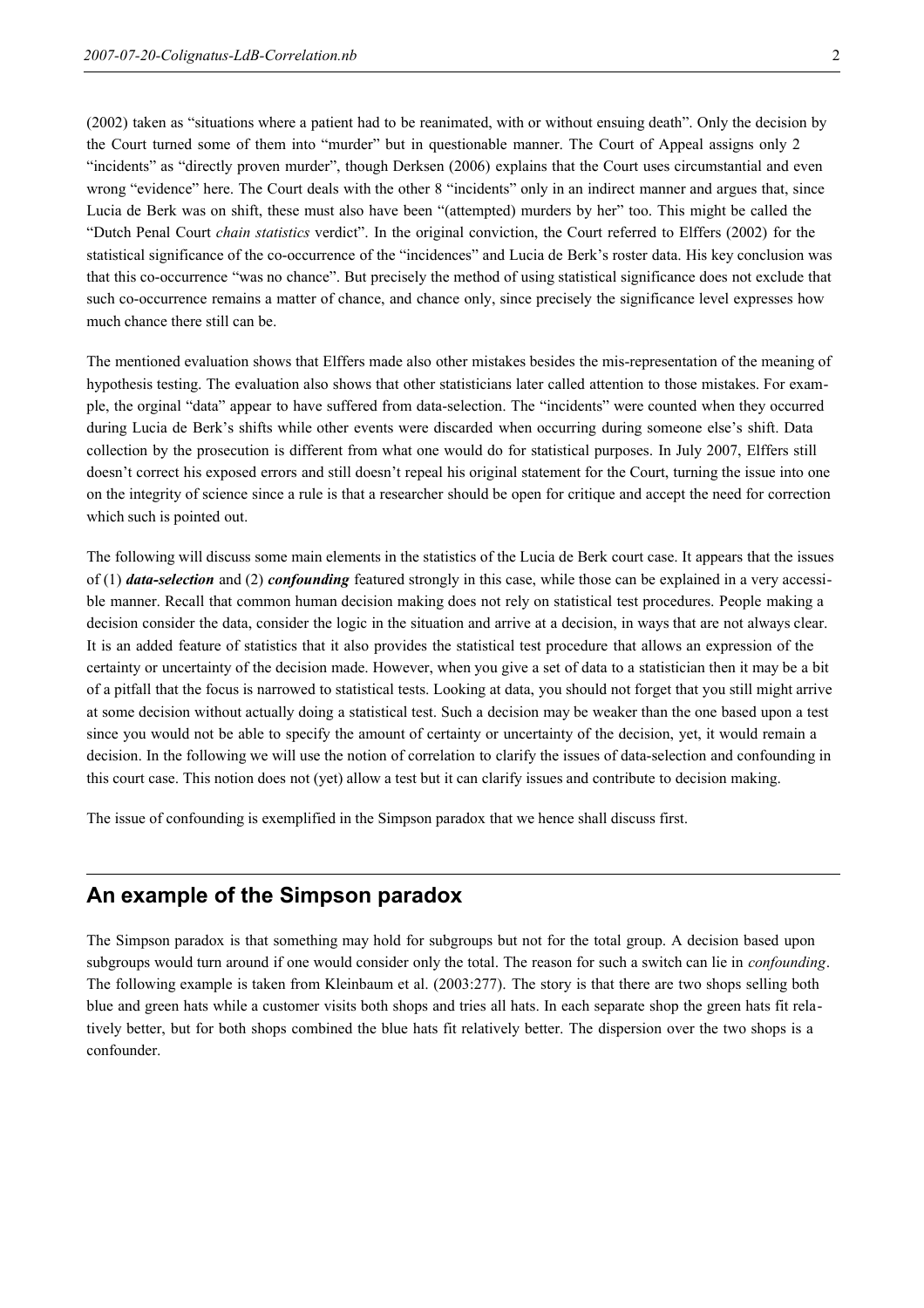```
TableForm[mat = \{ \{ \{5, 1\}, \{8, 2\} \}, \{ \{2, 8\}, \{1, 5\} \} \},TableHeadings \rightarrow {{"Shop1", "Shop2"}, {"Green", "Blue"}, {"Fit", "No fit"}}]
            Green Blue
Shop1 Fit 5
No fit 1
                         8
                         2
Shop2 Fit 2
No fit 8
                         1
                         5
```
When we consider the overall association or correlation between these data (Colignatus (2007d)) then we find a relatively high coefficient of correlation, 67%. We are led to think that colour or shop might be a good indicator of a fit.

```
NominalCorrelation[mat] // N
```
0.665851

Above contingency table can be collapsed when we join the two shops:

```
matsum = 2lus @@ma+i
\begin{pmatrix} 7 & 9 \\ 9 & 7 \end{pmatrix}9 7
              \overline{1}\bigg)
```
When the tables only concern the problem of fitting hats then it makes sense to add the two tables, since this eliminates the confounder, i.e. the dispersion over the shops. Then we find a much smaller (and negative) association.

```
NominalCorrelation[matsum ] // N
-0.125
```
The paradoxical aspect in this case can be shown by using the odds to express whether Green hats or Blue hats fit better. In Shop1 the Green hats have a "Fit / No fit" odds of 5 to 1 and the Blue hats have an odds of 8 to 2 (or 4 to 1). Hence the odds ratio is  $(5/1)/(4/1) = 5/4$ . We find two results: (i) for the two shops separately the odds ratio is larger than 1 (preferring Green) but (ii) for the total (7/9 versus 9/7) it is below 1 (preferring Blue).

#### OddsRatio /@ Append[mat, matsum]

```
\{\frac{5}{4}\frac{5}{4}, \frac{5}{4}\frac{5}{4}, \frac{49}{81}\overline{81}
```
From this example it transpires that we have more instruments available to say something about the association of variables. Concepts like for example correlation and odds help to clarify the structure of the data. They not only have a role next to statistical testing but they may be better suitable for cases like confounding.

The Simpson paradox clarifies that *confounding* is one aspect in the Lucia de Berk court case.

NB 1. These data tables might represent another kind of problem, alternatively, in which it is not sensible to merely add the tables over the shop dimension. We might do a meta-analysis on the findings of the separate shops, aggregating the problem in such a way that the overall direction reflects the individual ones. Such paradoxical results for example also happen in voting theory e.g. when there can be different districts (Saari (2001)).

NB 2. To base a decision on a coefficient of correlation, one might specify a confidence interval, as can be done for real data and ordinary least squares regression, see Colignatus (2006). Such an interval has not yet been developed for this measure for nominal data. However, commonly one will regard -0.125 as a low correlation and 0.67 as a higher correlation, and one may take this as indicative. See Colignatus (2007d, f, g) for a discussion of nominal correlation. The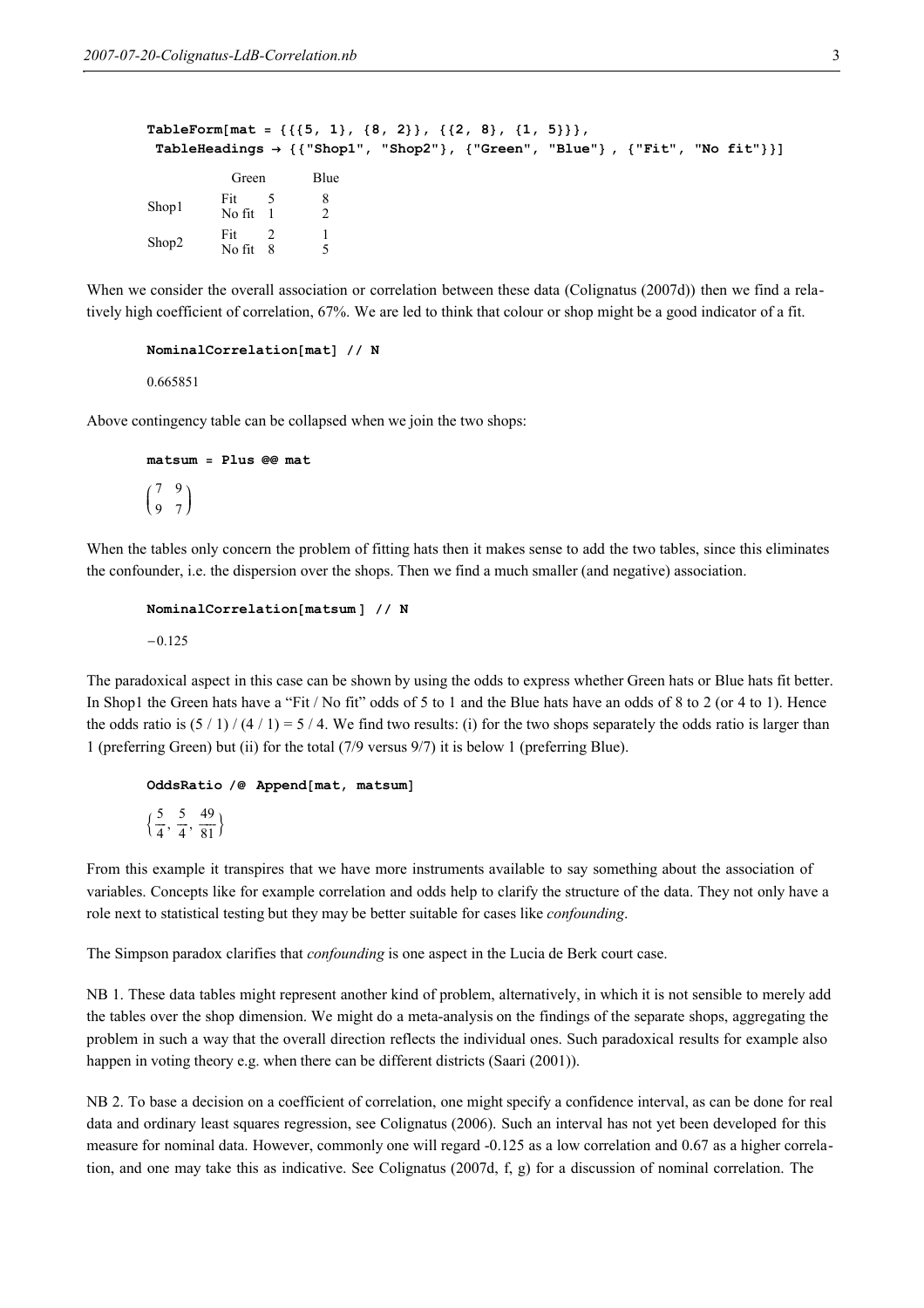application of this theory to the Lucia de Berk case would be a first application so that it would need to be treated with special care. The crux of the argument for the Lucia de Berk case lies in standard statistical insights but the insights from nominal correlation highlight those.

# The "data" and their correction

#### **u** In general

Originally, Elffers (2002) used "data" that later were shown to be a result of data-selection. Derksen (2006) provides various corrections, for example also extending the sample period. We just consider a part of those corrections. We will use the labels "Original" and "Derksen" to identify the two sets of numbers.

We will consider two hospitals, JKZ and RKZ, and two departments in the latter, RKZ1 and RKZ2. We count the number of roster-services and the number of "incidents". There is a nurse called V and there are the other nurses.

#### ü The original "data"

Note that the "Original" data of the JKZ are very ominous for V since all "incidents" only occur during her shift. This is not the case in the RKZ. This is an indication that there may have been selection of the data (but Elffers (2002) takes the "data" as they "are").

| $TableForm[Data[Original], TableHeadings \rightarrow Data[TableHeadings, All]]$ |          |                |              |      |  |  |
|---------------------------------------------------------------------------------|----------|----------------|--------------|------|--|--|
|                                                                                 | Incident |                | No incident  | Sum  |  |  |
|                                                                                 | V        | 8              | 134          | 142  |  |  |
| JKZ                                                                             | Other    | $\overline{0}$ | 887          | 887  |  |  |
|                                                                                 | Total    | - 8            | 1021         | 1029 |  |  |
|                                                                                 | V        |                | $\mathbf{0}$ |      |  |  |
| RKZ1                                                                            | Other 4  |                | 361          | 365  |  |  |
|                                                                                 | Total    | - 5            | 361          | 366  |  |  |
| RKZ <sub>2</sub>                                                                | V        | 5              | 53           | 58   |  |  |
|                                                                                 | Other    | 9              | 272          | 281  |  |  |
|                                                                                 | Total    | 14             | 325          | 339  |  |  |
| All                                                                             | V        | 14             | 187          | 201  |  |  |
|                                                                                 | Other    | 13             | 1520         | 1533 |  |  |
|                                                                                 | Total    | 27             | 1707         | 1734 |  |  |

We find a correlation of 33.7%, indicating that there is some relationship within these data.

```
result[Original, "Not summed"] ={Correlation \rightarrow NominalCorrelation[Data[Original, Inner]] // N}
```
{Correlation  $\rightarrow$  0.337002}

However, the dispersion over the different hospitals and departments may well be a confounder. Since V changed job stations it would be fair to compare her with someone who had stayed put. This is actually a dispersion over time and time is known to be an important confounder. Indeed, adding over the hospital departments, we find only a correlation of 15.8%.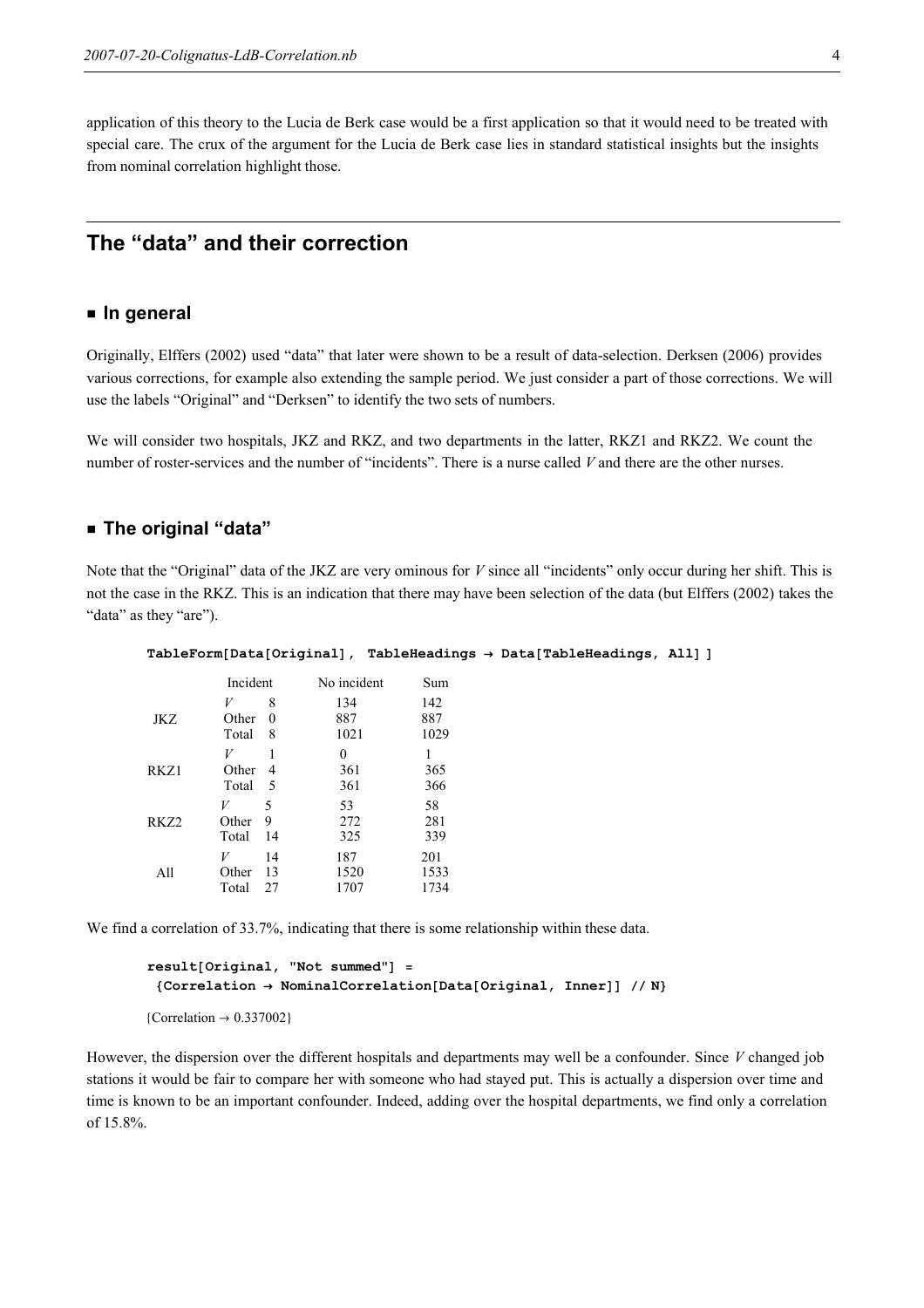```
Data[Original, Sum, Inner]
i
\begin{pmatrix} 11 & 18 \\ 13 & 1520 \end{pmatrix}14 187
             \overline{ }\bigg)result[Original, "Summed"] ={Correlation \rightarrow NominalCorrelation[Data[Original, Sum, Inner]] // N}{Correlation} \rightarrow 0.158169
```
The measure of correlation for nominal data means that it expresses the ratio of the area of the parallelepiped, created by the data vectors, with the total area of rectangle, created by the row and/or column sums. The number of 15.8% also includes the transpose of the matrix. The following picture arises when we only consider the row vectors.

```
ShowDet[Data[Original, Sum, Inner]];
```


Clearly, V had a little more than 10% of the shifts but still the same number of "incidents" so one would tend to accept that there may have been some cause for closer investigation. (Yet, all medical reports indicated natural causes in case when there was a death, so those were only revised in the course towards the trial and during the trial).

#### ■ The corrected data

Derksen (2006) gives various corrections. One of those is a conservative correction, keeping the main border totals, but checking whether the allocations fitted the rosters. Some "incidents" could be removed since those were also removed by the Court (without a recalculation of the odds).

|                  |                     |                       |                     |                     | $\texttt{TableForm}[\texttt{Data}[\texttt{Derksen}], \texttt{TableHeadings} \rightarrow \texttt{Data}[\texttt{TableHeadings}, \texttt{All}]$ |  |
|------------------|---------------------|-----------------------|---------------------|---------------------|----------------------------------------------------------------------------------------------------------------------------------------------|--|
|                  | Incident            |                       | No incident         | Sum                 |                                                                                                                                              |  |
| JKZ              | V<br>Other<br>Total | $\overline{4}$<br>- 5 | 138<br>886<br>1024  | 142<br>887<br>1029  |                                                                                                                                              |  |
| RKZ1             | V<br>Other<br>Total | $\overline{4}$<br>- 5 | 2<br>359<br>361     | 3<br>363<br>366     |                                                                                                                                              |  |
| RKZ <sub>2</sub> | V<br>Other<br>Total | 9<br>10               | 57<br>272<br>329    | 58<br>281<br>339    |                                                                                                                                              |  |
| All              | V<br>Other<br>Total | 6<br>14<br>20         | 197<br>1517<br>1714 | 203<br>1531<br>1734 |                                                                                                                                              |  |

Using the corrected data, we find an association of 24.6%.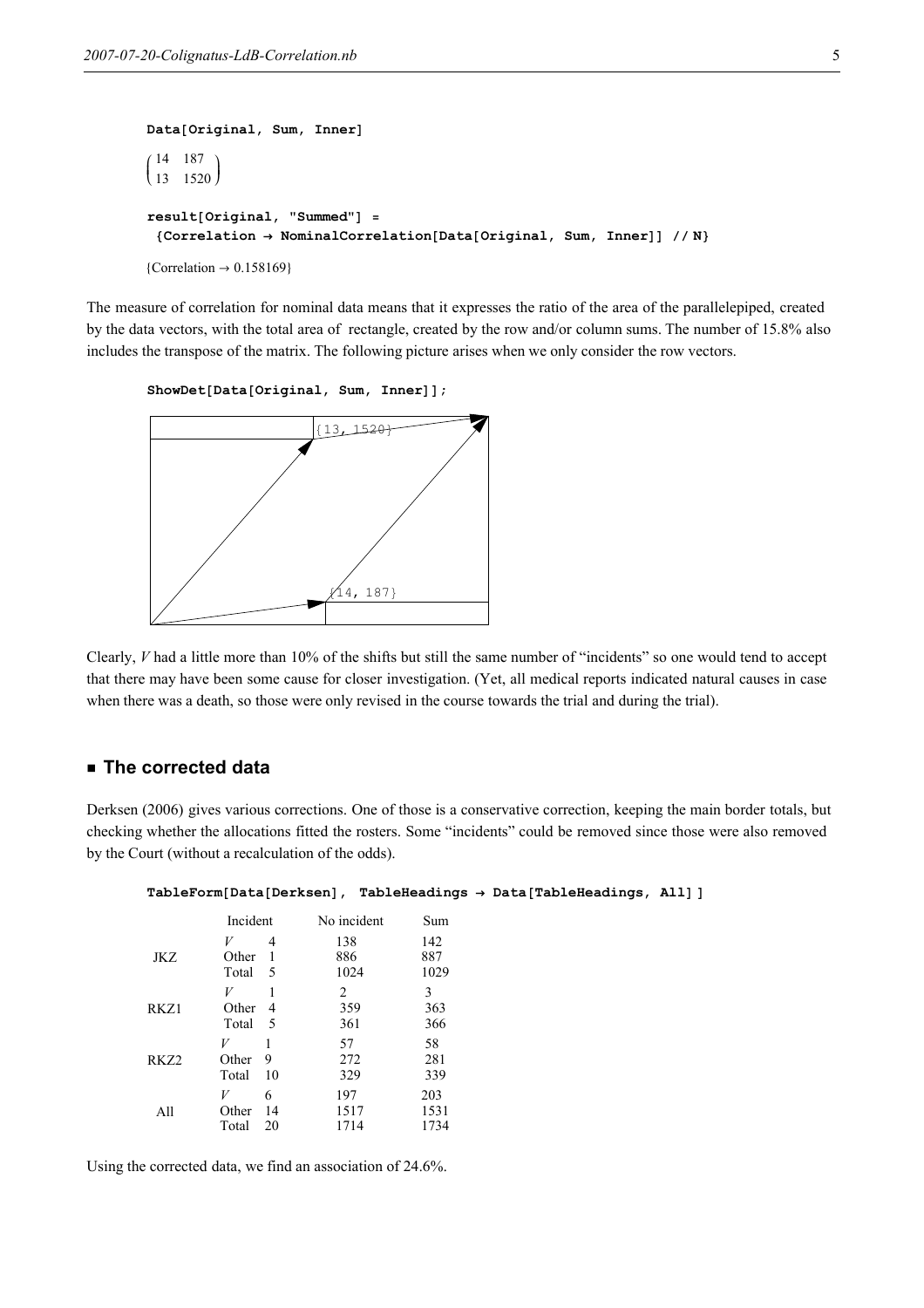```
result[Derksen, "Not summed"] ={Correlation \rightarrow NominalCorrelation[Data[Derksen, Inner]] // N}{Correlation \rightarrow 0.246024}
```
However, adding the hospitals and eliminating that confounder, we find a correlation of 6.1%.

```
Data[Derksen, Sum, Inner]
i
\begin{pmatrix} 6 & 197 \\ 14 & 151 \end{pmatrix}14 1517
             \overline{1}\bigg)result[Derksen, "Summed"] =
  {Correlation \rightarrow NominalCorrelation[Data[Derksen, Sum, Inner]] // N}{Correlation \rightarrow 0.0614621}
```
The parallellogram now takes a smaller fraction of the total area.

ShowDet[Data[Derksen, Sum, Inner]];



#### **u** Overview

The following table collects above results in a summary overview.

```
heading = TableHeadings → {{Original, Derksen}, {"Not summed", "Summed"}};
InsideTable[Set, result, heading] 
InsideTable[Show, Correlation]
          Not summed Summed
Original 0.337002 0.158169
Derksen 0.246024 0.0614621
```
The main change is from 33.7% to 6.1%, where misleading correlation has been removed by correcting the "data" and by properly summing out. Two intermediate conclusions are possible: (1) The court case is an instance of confounding, (2) The court case is an instance of data-selection.

Another point is that the coefficient of correlation is an easy help to clarify these conclusions. In itself, correlation can be a dangerous tool. But when applied wisely it can be more transparant than other methods. An advantage is that we don't have to specify a statistical model. We can clarify that latter point by considering the original method by Elffers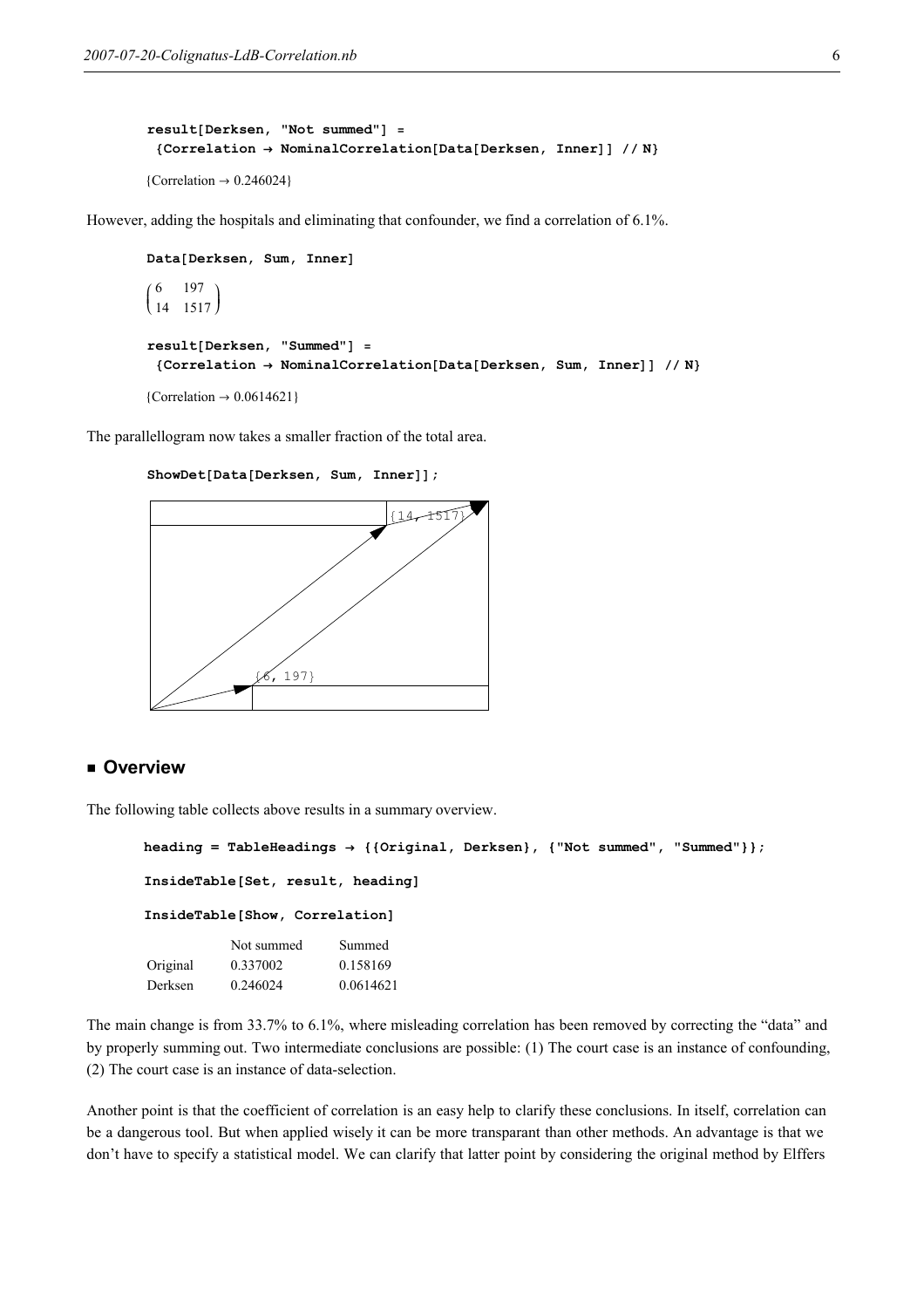(2002). It appears that formulating a specific statistical model may petrify the view on the problem so that one can lose the overview.

# Using Fisher's exact (hypergeometric) method

#### ■ The original approach by Elffers (2002)

The following doesn't cite from the official report that still is confidential, but refers to later public sources. My knowledge of the official report merely allows to make a wise selection from those public sources.

The original approach by Elffers (2002) is "on the fly". He calculates separate p-values per department using Fisher's exact method, multiplies those values, and multiplies the whole by 27, which is the official number of nurses on the roster. The latter multiplication he calls a "post-hoc correction", favourable for De Berk, given that some of the "incidents" in the JKZ caused the hypothesis of association and "thus" cannot be used for testing the hypothesis. The final number is called a "p-value" again and used in a "test", rejecting the (new) hypothesis of independence in favour of a conclusion of some relationship. Elffers mentions that the cause need not be murder and states some five alternatives, but not those of data-selection and confounding. A key point is that he explicitly excludes mere chance as a possible cause, though a statistical test still allows chance.

The hypergeometric distribution models the case when one draws without replacement from an urn with known numbers of green and blue balls.

 $n =$  total number of shifts

- $r =$ Lucia's shifts
- $k =$ incidents
- $x =$ Lucia's incidents

 $PDF[HypergeometricDistribution[r, k, n], x]$ 

$$
\frac{\binom{k}{x}\binom{n-k}{r-x}}{\binom{n}{r}}
$$

Let us consider the RKZ2 department where  $V$  had 5 incidents while the total was 14. Let us consider the probability that V had *at least* the number that she scored. Allowing that V might have had 5 to 14 incidents means that the probability is larger, which is favourable for V. (Note that a low probability would mean a rejection of the hypothesis of independence.)

Data[Original, RKZ2] i k  $\vert$ 5 53 58 9 272 281 14 325 339  $\overline{1}$  $\overline{y}$  $\overline{\phantom{a}}$ Sum [PDF [HypergeometricDistribution [58, 14, 339], x],  $\{x, 5, 14\}$ ] // N 0.0715592

The routine FisherExactPr calculates this probability for any  $2 \times 2$  table (with or without border sums).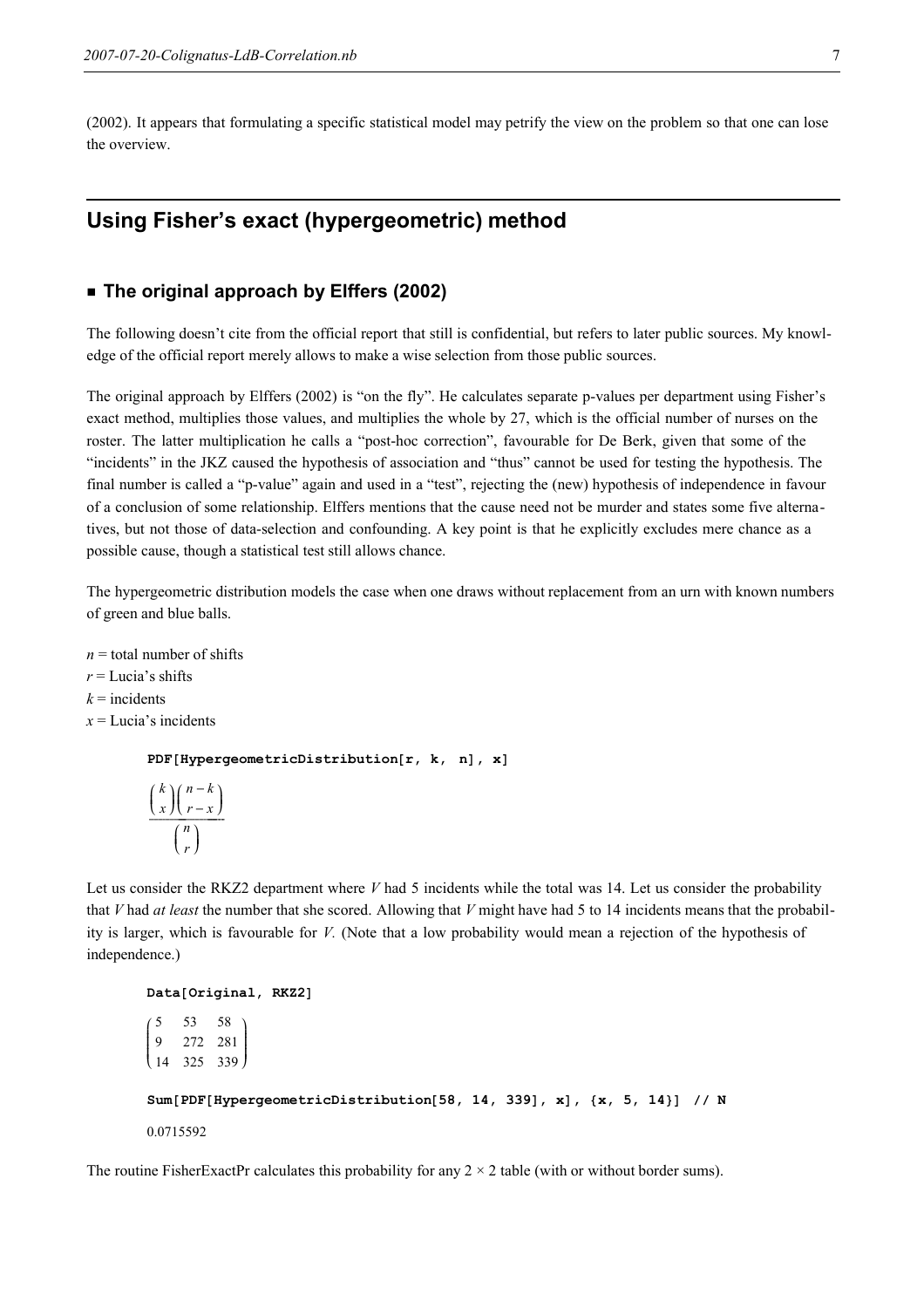Doing the calculations for the three departments:

```
p[JKZ] = FisherExactPr[Data[Original, JKZ]] // N1.10572 \times 10^{-7}p[RKZ1] = FisherExactPr[Data[Original, RKZ1]] // N0.0136612
p[RKZ2] = FisherExactPr[Data[Original, RKZ2]] // N0.0715592
pE1ffers = 27 p[JKZ] p[RKZ1] p[RKZ2]2.91853 \times 10^{-9}
```
And the number of 1 in 342 million, mentioned in Court and the newsmedia, can be found by dividing the latter.

```
OneInN[Original, "Not summed"] = \{N \rightarrow 1 / pE1 \}\{N \to 3.42638 \times 10^8\}
```
In statistical testing, the significance level  $\alpha$  must be very small to reject the hypothesis of independence.

#### **Example 2006)** The critique by Derksen (2006)

As stated above, Derksen (2006) gave the critique of data-selection and confounding. We add the hospitals and use the corrected data.

#### ■ With the original "data"

First, we eliminate confounding, using the original "data".

```
Data[Original, Sum]
i
14 187 201
(27 \t1707 \t1734)\vert13 1520 1533
                     \overline{ }\overline{\phantom{a}}FisherExactPr[8] // N
2.61756 \times 10^{-7}
```
Eliminating this confounder, and still using the "post-hoc correction", we find only 1 in 141494 nurses to have that pattern.

```
OneInN[Original, "Summed"] = \{N \rightarrow 1 / (27 * 8)\}\{N \to 141494.\}
```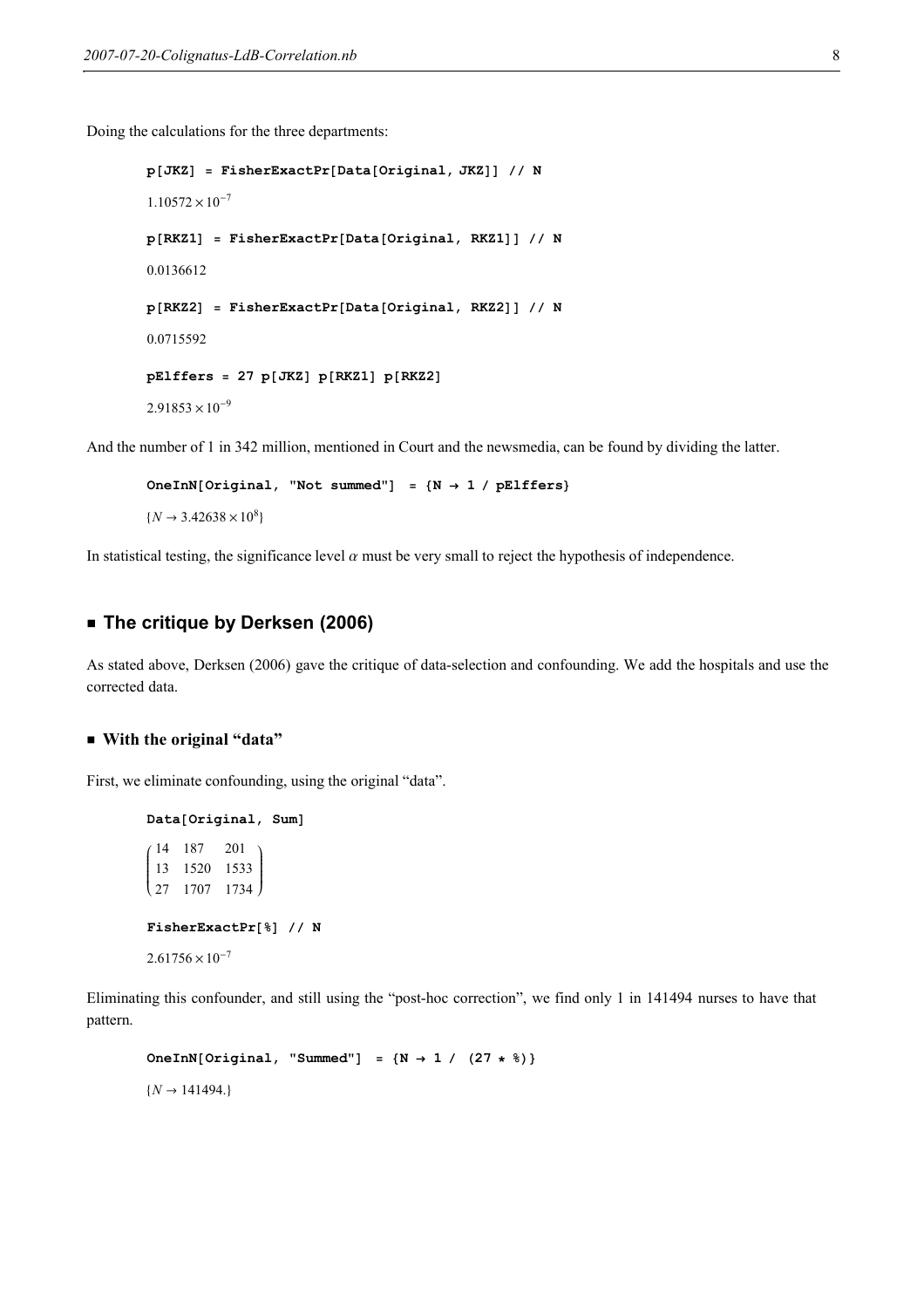#### $\blacksquare$  With the corrected data

There was data-selection, so let us redo all calculations using the corrected data. First for all departments separately.

```
(FisherExactPr[Data[Derksen, #]] // N) & /@ {JKZ, RKZ1, RKZ2}80.00155956, 0.0405357, 0.851093<
pDerksen = 27 ∗ Times @@ %
0.00145271
OneInN[Derksen, "Not summed"] = \{N \rightarrow 1 / pDerksen}
```
 $\{N \to 688.367\}$ 

Secondly when we add over the departments to eliminate the confounding dispersion.

```
Data[Derksen, Sum]
i
(20 \t1714 \t1734)\vert6 197 203
 14 1517 1531
                   \overline{ }\overline{\phantom{a}}FisherExactPr[8] // N
0.0225766
OneInN[Derksen, "Summed"] = \{N \rightarrow 1 / (27 \})\}\{N \to 1.64051\}
```
Thus 1 in 1.6 nurses might have experienced the same (though likely not with the same chance of subsequent data-selection and confounding).

#### **E** Overview

The following table collects above results in a summary overview. The table gives the 1 in N (number of nurses) probability that V's data would be reproduced.

```
InsideTable[Set, OneInN, heading] 
InsideTable[Show, N]
          Not summed Summed
Original 3.42638 \times 10^8141494.
Derksen 688.367 1.64051
```
The conclusions of confounding and data-selection can be seen from this table too. Yet in this case one requires a model. The current model uses the hypergeometric assumption (no replacement), the assumption of "at least" versus "exactly the same", multiplication of probabilities, the "post-hoc correction". And one would need a significance level to decide the issue. Perhaps the numbers in the "summed" column are sufficiently small and the numbers in the "not summed" column are sufficiently high to discard the choice of a significance level. Yet, overall, the correlation measure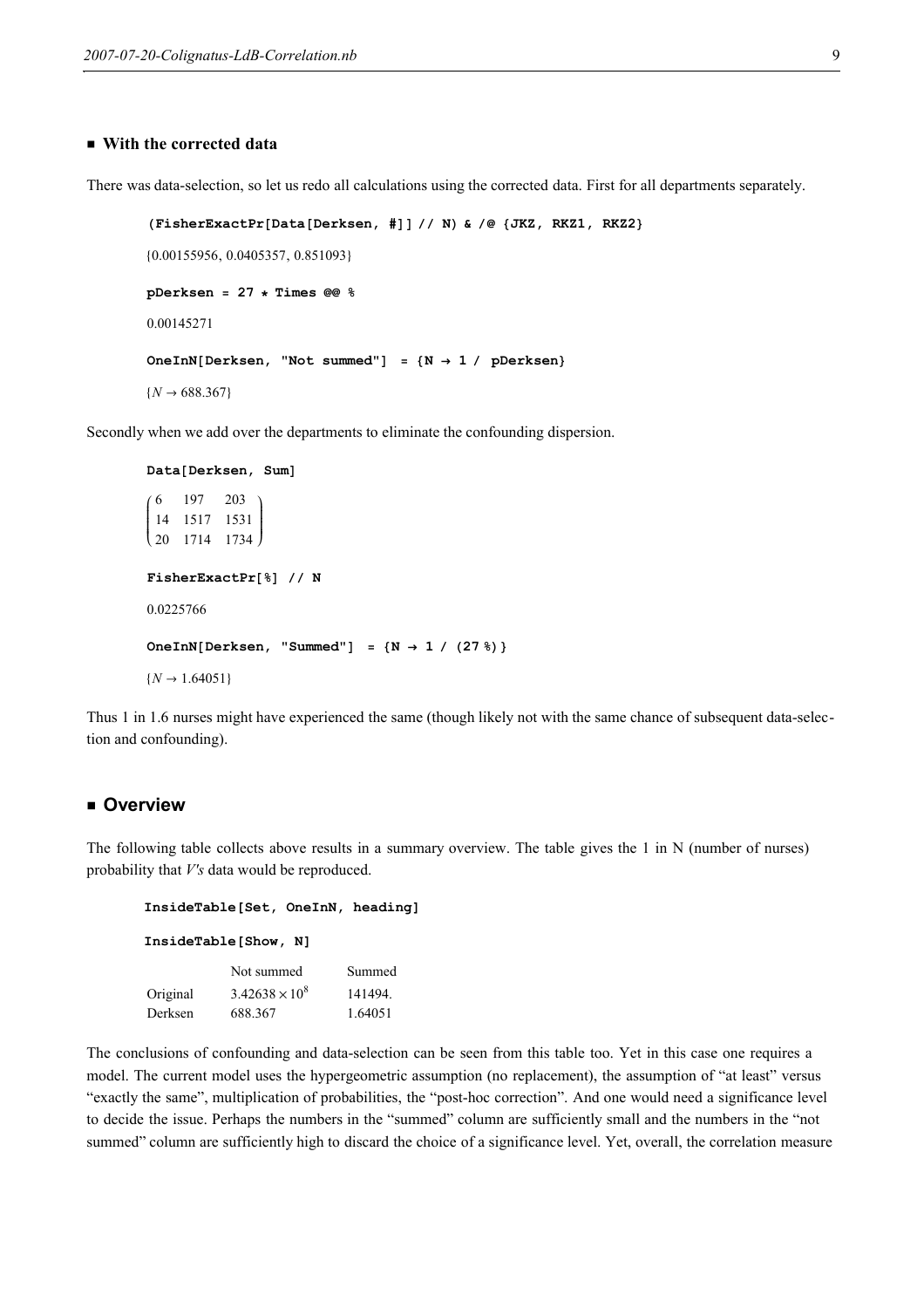seems more straightforward in that it doesn't require these assumptions and by itself clearly shows the statistical mistakes in this court case.

A major point is that using the model of the hypergeometric distribution tends to focus attention on the lowest aggregation level so that one may forget to aggregate the data to eliminate confounding. Hence, in general it would seem to be wise to check upon data selection and confounding before plunging into a specific model.

(PM. It is useful to express doubts about the "post-hoc correction". Let us consider a general statistical question. In a first stage of investigation the data may be collected in a makeshift fasion and then cause the formation of a hypothesis. After that, those data are less useful because of their makeshift fashion. The second stage would be a randomized control study, with a proper data collection protocol, and taking care that randomization does not itself confound the issue (e.g. drawing risk-takers). It is this kind of thinking that induces us to say that we cannot use the data that caused the hypothesis to test the hypothesis. However, if the data are merely used in a prosecution phase to identify potential questionable incidents that require closer investigation, then the issue turns into an issue of controlling the cost of investigation and medical re-examination, and then it wouldn't matter whether one includes the data that caused the hypothesis, since all cases involved are all roughly defined "incidents" in the first place anyway. The only decision that one would take would be whether the "incidents" would require closer medical examination or not. This is an entirely different issue than deciding on murder and guilt. Thus, instead of applying a "post-hoc correction", Elffers (2002) should have restricted his conclusions to the prosecution phase of identifying cases for closer investigation. Instead of expressing that chance was "excluded" (contributing to the idea that there was a serial killer) he rather should have expressed that one could accept the cost of medically re-examining the reported (and non-reported) "incidents".)

# Some caveats

#### ■ In general

This paper only reviewed some of the basic statistical issues of this case. The statistical analysis can be extended with heterogeneity of probabilities across nurses, a decomposition in tenured and temporary nurses, time-series / survival analysis, epidemiology using a national reference, a categorization of "incidences" by qualities such as day and night shift, and so on. Unfortunately, such basic data are mostly lacking. One of the points of critique with respect to Elffers (2002) indeed is that there is no elementary report on the data.

#### ■ Heterogeneity

Heterogeneity means that nurses may have different rates of occurrence of "incidents". Some may have more, some less, with possibly a systematic difference relating to the kind or type of nurse or person. The real issue is not whether  $V$  was an "average nurse" but whether her record falls into what can happen amongst nurses. The model would generate a heterogeneous probability  $p_i$  of an "incidence per shift for nurse i". Of the JKZ we know that there were 26 other nurses (see that "post hoc correction"), but we don't have their individual scores. For the RKZ we don't know even their total number. Thus we cannot pinpoint that heterogeneity. But we can see a bit of it.

For the average  $p_0$  of "incidences per shift per average nurse" the total number *n* of non-V nurses drops from the calculation (assuming that we take those others as the standard, which one might question).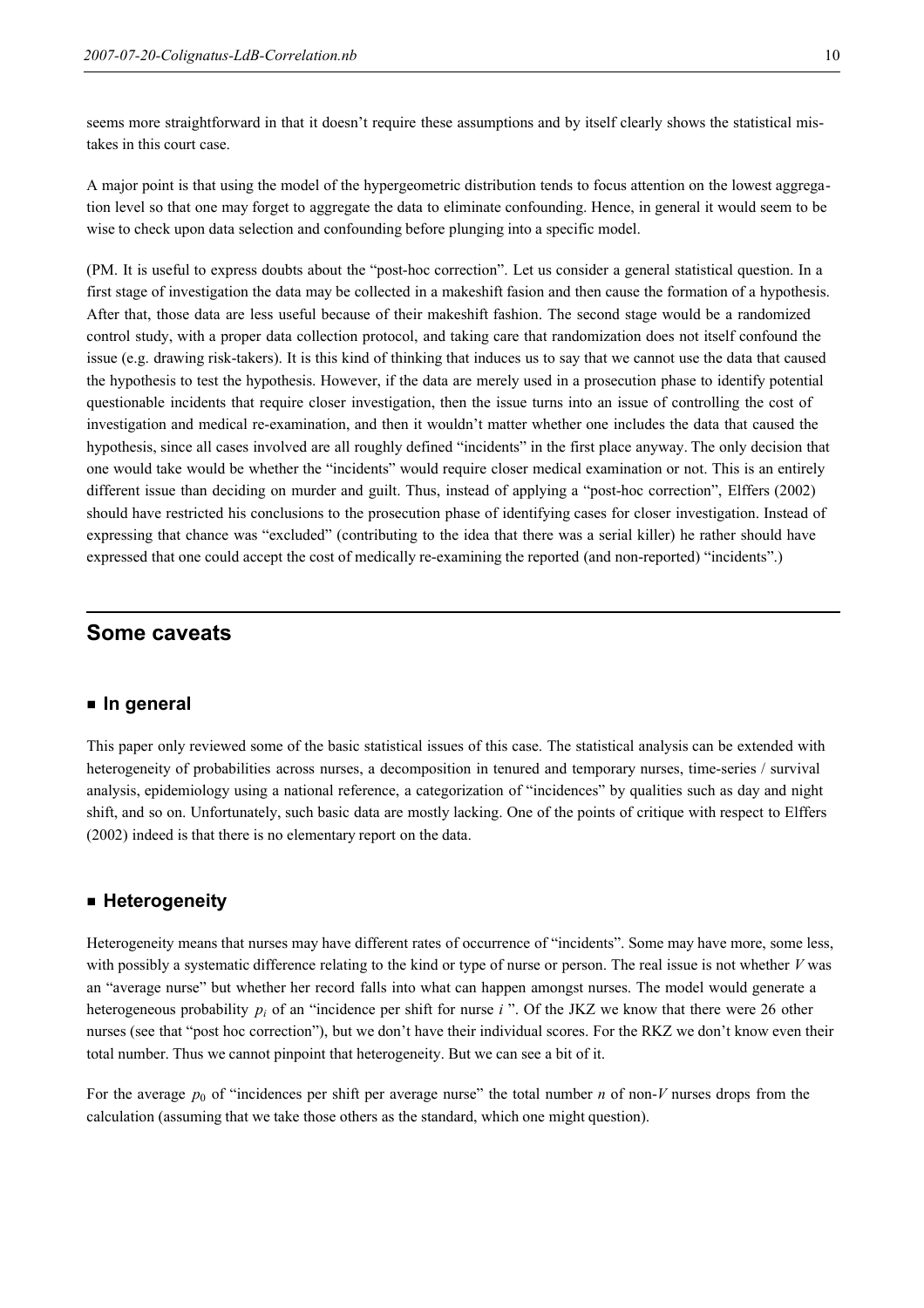$p0 = (13 / n) / (1533. / n)$ 0.0084801

We see variation when we do the same kind of calculation in JKZ, RKZ1 and RKZ2 for the other nurses:

```
Module[{a}, a = Data[Original, #][[2]]; a[[1]] / a[[3]] // N] & /@ {JKZ, RKZ1, RKZ2}
80., 0.0109589, 0.0320285<
```
For the various combinations we get the following table (calculation not shown):

```
heading2 = TableHeadings \rightarrow {{Original, Derksen}, {"V", "Other"}};
InsideTable[Set, probav, heading2] 
InsideTable[Show, Pr]
                V Other
Original
            0.056338
            1.
            0.0862069
                          0.
                          0.0109589
                          0.0320285
Derksen
            0.028169
            0.333333
            0.0172414
                          0.0011274
                          0.0110193
                          0.0320285
```
These calculations all assume an average nurse (per ward) and thus hide individual heterogeneity. Of course, the number of observations per ward is smaller now, so that it may be difficult to distinguish between the underlying heterogeneity and the probability resulting from drawing from these distributions. Yet, if such heterogeneity exists then the model should account for it.

#### **Example 1** The binomial model

When we consider the outcome for a single nurse, V might be the very example.

V has a higher relative frequency  $p_1$  compared to  $p_0$ . Is this a "personal probability" or can this be seen as a cumulative probability resulting from drawing  $n = 201$  times from that distribution with probability  $p_0$ ? In the original "data" the heterogeneity is amplified by data-selection.

 $p1 = 14 / 201$ . 0.0696517

Proceeding along this line gives us the binomial model. This approach is put in the Appendix below, and its results have also been mentioned in Colignatus (2007c). Since the model uses explicit  $p_i$  it might be easier to grasp than the hypergeometric model. In both models we consider each shift as a draw and thus we still do not allow that there might be more "incidents" in a shift. The hypergeometric model expresses drawing without replacement. Each "incident" reduces the probability of an "incident" in a next draw. The binomial model expresses drawing with replacement. In a simulation, we would keep the number of draws the same but the number of "incidents" could differ per simulation. The difference thus is that the hypergeometric model has a fixed target of total "successes" while the binomial model allows some variation in that total too.

In the hypergeometric model, when an "incident" has occurred, it precludes another occurrence, while in the binomial model an "incident" doesn't stop another "incident" from occurring. It is important to observe that both the hypergeometric model that Elffers (2002) used and the binomial model in the Appendix both assume a homogeneity over shifts.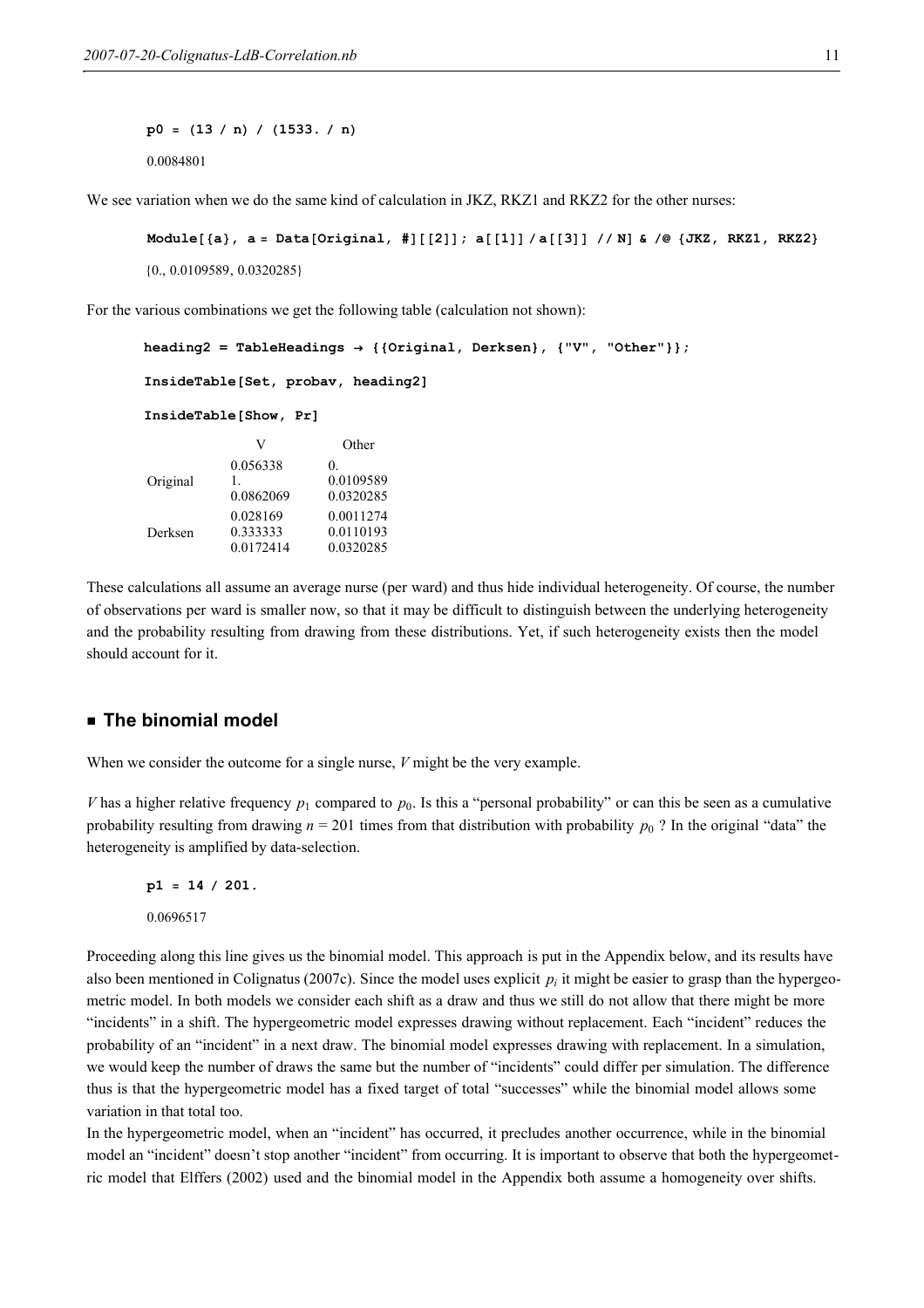They exclude a heterogeneity between nurses and their shifts. The distinction between  $p_0$  and  $p_1$  already introduces the possibility of some heterogeneity, but mainly expresses that  $V$  is not a non- $V$ , while real heterogeneity would allow all  $p_i$ to differ. In fact, that latter approach seems most relevant here. But there are no data to develop that (except making additional assumptions on the same data).

# Conclusion

The objective of this paper was to clarify the issues of data-selection and confounding in the court case of Lucia de Berk. The use of the concept of "nominal correlation" allows us to give this clarification without relying on the notion of a statistical test. Reviewing the discussion you might agree that this presentation indeed has contributed to clarity.

Some of the conclusions in Colignatus (2007c) can be repeated here. A first advice is that the use of statistics is restricted, as much as possible, to the prosecution preparation stage and that its stays, as much as possible, out of the Court room. Statistics could help to identify issues and events that need closer investigation by the prosecution, but decisions about acquittal or further prosecution in Court should better be based on proper evidence from the crime scene only - if the term "crime scene" is proper anyway when there is no crime to start with. This advice merely repeats what has been stated by many others before. In fact, the Dutch Penal Court of Appeal in 2004 decided to drop the statistical calculations by Elffers (2002). A problem however is that the spirit of those calculations can still be observed in that same verdict on appeal. It still exhibits the notion that these "incidences" couldn't be a chance occurrence, while the verdict still allows "chaining". This, plus the observation by Derksen (2006) that there aren't even 2 "cases" to start with, are important considerations to reopen the court case. The exclusion of statistics can also be an error since the prosecution shouldn't exclude proper statistical calculations since these would actually form a ground to acquit Lucia de Berk from prosecution (at least on the "chained cases") given the data-selection and confounding.

# Appendix on the binomial model

#### ■ In general

The application of this model again highlights the issues of confounding and data selection. This Appendix need not be mentioned for this paper, but has been included here anyway since its results have been used in Colignatus (2007c) and it is useful to document it.

## ■ The binomial with the original "data"

Recall the original "data".

Data[Original, Sum] i k  $\vert$ 14 187 201 13 1520 1533 27 1707 1734  $\overline{1}$  $\overline{y}$  $\overline{\phantom{a}}$ 

If V draws  $n = 201$  times with replacement from the non-V distribution, then we expect the following distribution (density):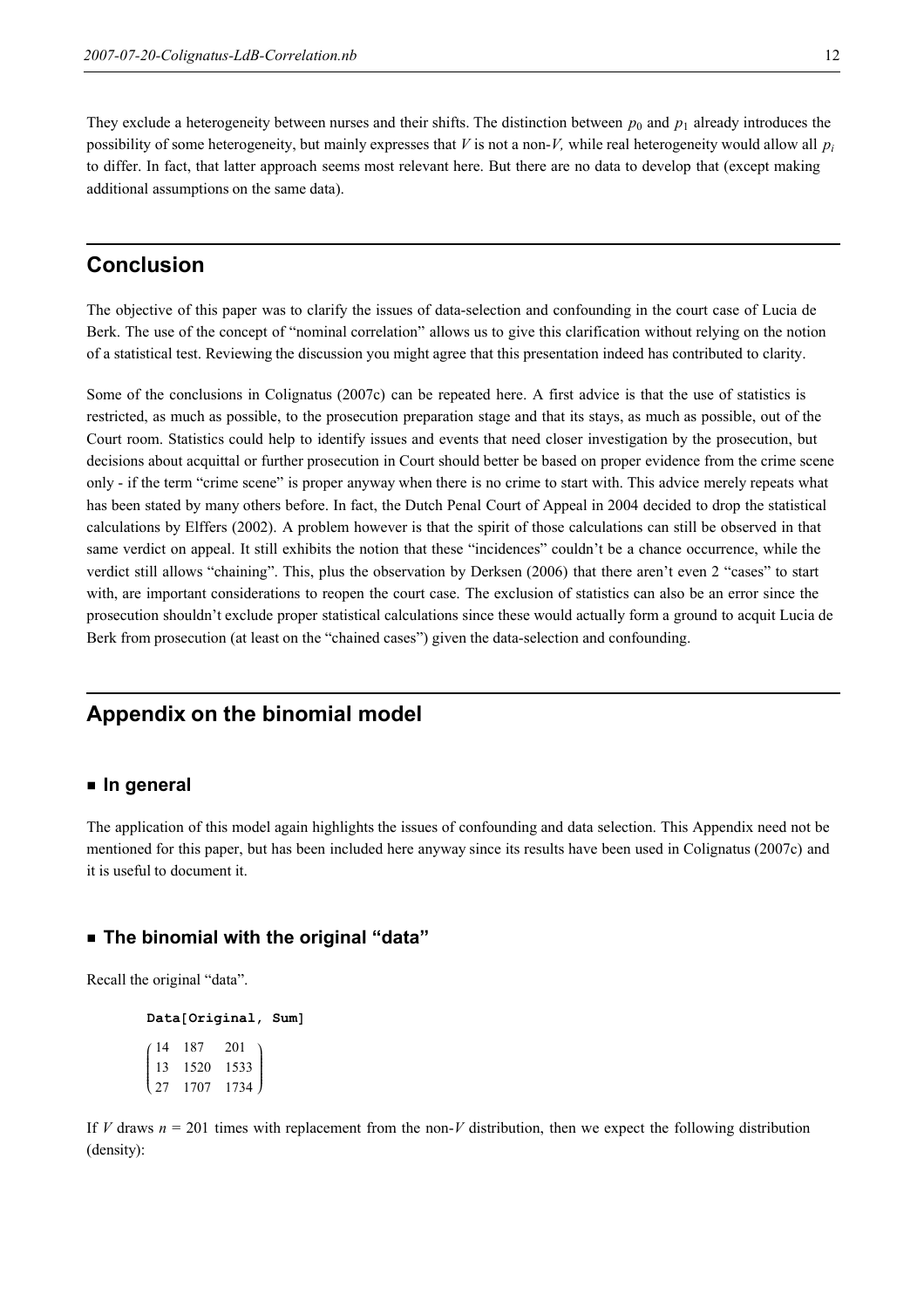```
PDF[BinomialDistribution[201, 13/1533.], x]
```
 $\overline{1}$ 

zzzzzzzzzzzzzzzzzzzzzzzzzzzzzzzzzzzzzzzzzzzzzzzzzzzzzzzzzzzzzzz

 $\overline{y}$ 

 $0.0084801^{x}$  0.99152<sup>201-x</sup>  $\binom{201}{x}$ x  $\overline{ }$  $\begin{matrix} \end{matrix}$ 

From this distribution we can determine the probability that V has at least k cases (namely 1 minus the probability that V has 0 to k-1 cases). This invokes the Cumulative Distribution Function.

```
BinomialCDF[201, 13/1533., {2, 14}, -1, "Cases <math>\ge</math>"]
```

| Cases $\geq$ 3         | 0.24363                  |
|------------------------|--------------------------|
| $\text{Cases} > 4$     | 0.0930338                |
| $\text{Cases} \geq 5$  | 0.0292779                |
| $\text{Cases} > 6$     | 0.00779387               |
| $\text{Cases} > 7$     | 0.00179153               |
| Cases $\geq 8$         | 0.00036146               |
| $\text{Cases} > 9$     | 0.0000648622             |
| Cases $\geq 10$        | 0 0000104641             |
| $\text{Cases} \geq 11$ | $1.5314 \times 10^{-6}$  |
| Cases $\geq 12$        | $2.04843 \times 10^{-7}$ |
| $\text{Cases} \geq 13$ | $2.52053 \times 10^{-8}$ |
| $\text{Cases} \geq 14$ | $2.86883 \times 10^{-9}$ |
| Cases $\geq$ 15        | $3.03491 \times 10$      |

i

jujquang jugu termatang jugu termatang di termatang panggunang nang manggunang nanggunang nanggunang nanggunang

k

If V's relative frequency comes about from the same  $p_0$  then we would expect between 4 or 5 cases. But there are 14, suggesting that she really has a higher probability of meeting with an "incident". We still wouldn't know what the cause is, and it might still be some natural heterogeneity amongst nurses.

Given that there are at least 14 cases, one would regard  $V$  as a non-normal nurse, with a 1 in 348 million probability that this is a wrong view (since that is the probability that a non-V nurse has at least 14 "incidents").

%[[-2]]  ${ {\rm \{Cases\geq 14, 2.86883\times 10^{-9}\} }}$  $%$  [[2]]  $2.86883 \times 10^{-9}$  $1/8$  $3.48574 \times 10^8$ 

Note that this still assumes that these "data" are correct.

## **Example 3 The binomial with the corrected data**

Again we take the summed data.

Data[Derksen, Sum] i 6 197 203 k 20 1714 1734  $\vert$ 14 1517 1531  $\overline{ }$  $\overline{y}$  $\overline{\phantom{a}}$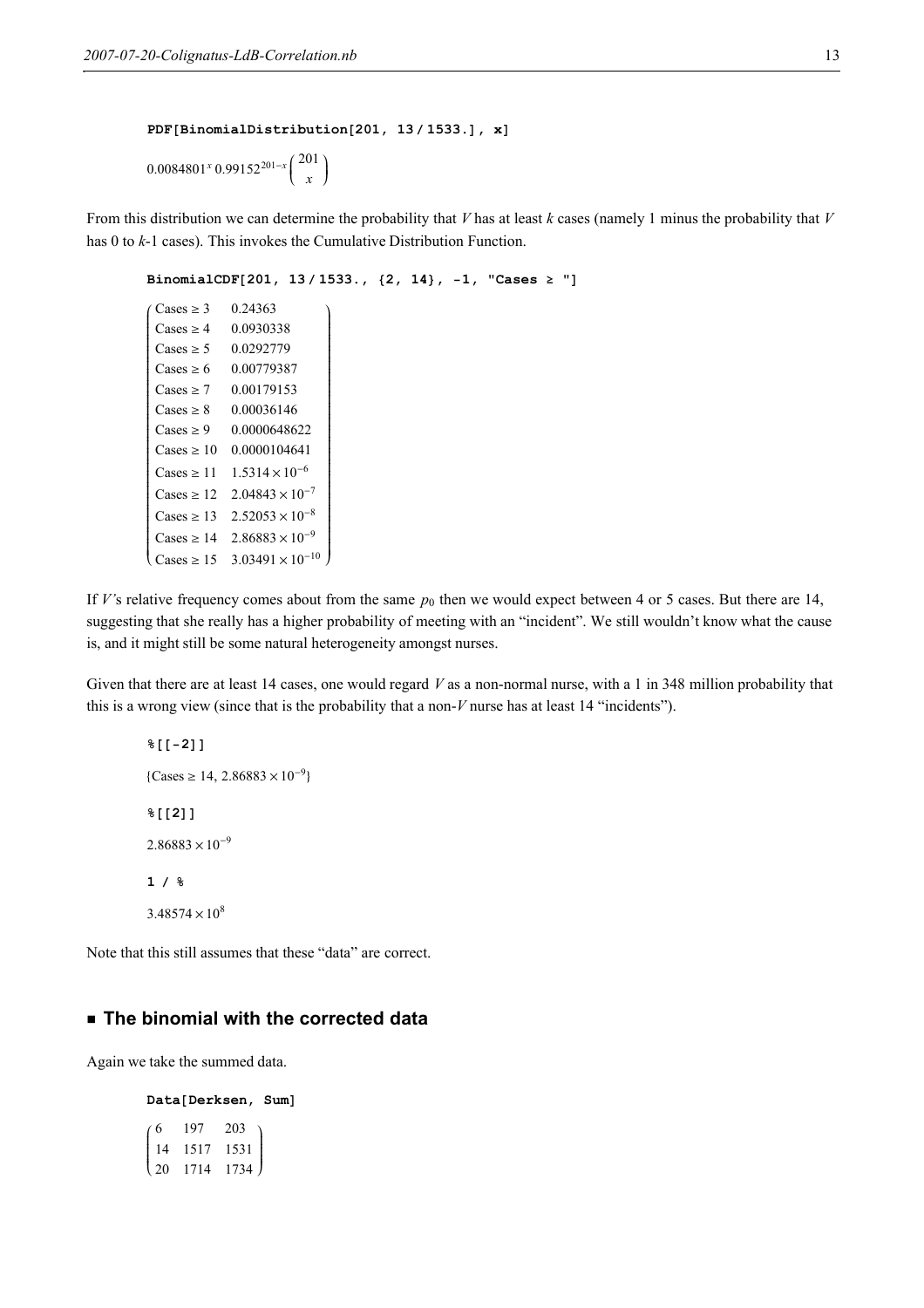The non-V nurses form a control-group again and their probability is  $p_0$ .

```
p0 = 14 / 1531.
0.00914435
```
As said, compared to that, V has a much higher relative frequency  $p_1$ . However, if the true probability is  $p_0$  then the outcome for V can still be the result of drawing  $n = 203$  times from that distribution. (For a model with heterogeneity, this result would fall below the average for RKZ2.)

```
p1 = 6 / 203.
0.0295567
```
Thus, if V draws  $n = 203$  times from that non-V distribution, then we expect the following distribution:

```
PDF[BinomialDistribution[203, 14 / 1531.], x]0.00914435^{x} 0.990856<sup>203-x</sup>
                                \binom{203}{x}x
                                       \overline{ }\int
```
From this distribution we can determine the probability that V has at least k cases (namely 1 minus the probability that V has 0 to  $k-1$  cases).

```
BinomialCDF[203, 14 / 1531., {2, 8}, -1, "Cases <math>\geq</math>"]i
k
jjjjjjjjjjjjjjjjjjjjjjjjjjjjj
  \text{Cases} \ge 3 \quad 0.284318\text{Cases} \geq 4 0.117044
  \text{Cases} \ge 5 \quad 0.0398576\text{Cases} \ge 6 0.0115067
  \text{Cases} \ge 7 0.00287253
  \text{Cases} \ge 8 0.000630018
  \text{Cases} \ge 9 \quad 0.000122978\overline{1}zzzzzzzzzzzzzzzzzzzzzzzzzzzzz
```
If V's relative frequency comes about from the same  $p_0$  then we would expect between 5 or 6 cases. There are 6, suggesting that she doesn't have a higher probability than the other nurses of meeting with an "incident".

Given that there are at least 6 cases, one might regard V as a non-normal nurse anyhow, with a 1 in 87 (not million) probability that this is a wrong view (since that is the probability that a non- $V$  nurse has at least 6 "incidents").

 $%$  [[4]]  ${ {\rm \{Cases\geq 6, 0.0115067\} }}$  $%$ [[2]] 0.0115067  $1/8$ 86.9055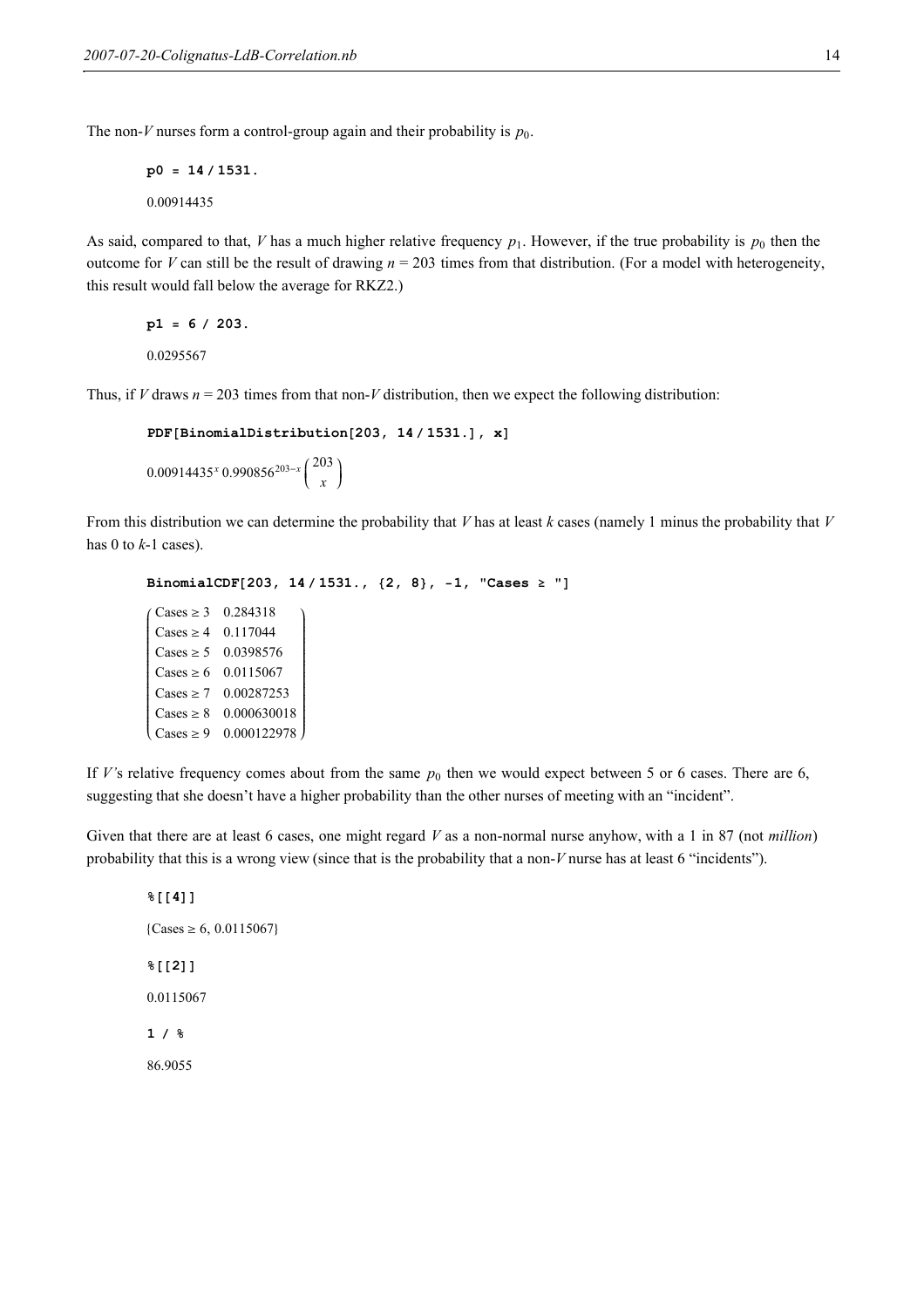#### **E** Intermediate conclusion

The choice of the hypergeometric distribution by Elffers (2002) likely was not adequate. The application of the binomial model creates some more perspective. The probabilities can be heterogeneous, which in itself is not strange. Or the data-selection created a heterogeneity that hid some homogeneity.

In all cases it holds that a statistical model by itself introduces probabilities so that all outcomes are events by chance, and thus Elffers's (2002) conclusion that chance is excluded is unwarranted.

In above discussion of the binomial model we have refrained from using the framework of hypothesis testing and selecting a level of significance in advance, since the research question is rather undefined. As these "incidents" aren't murders, one wouldn't want to convict someone for murder merely because of being on shift (or being more on shift than others at some level of significance). The Court already gave such a verdict but we shouldn't repeat that error. Not only the research question was vague originally as well but also the Court didn't specify the significance level and statistical power in advance, to reflect the costs of convicting an innocent person or releasing a serial killer (assuming that the prosecution can narrow down the question to that issue and doesn't merely apprehend someone based upon hearsay only).

Given all these unknown elements, and without applying hypothesis testing, it nevertheless transpires that data-selection and confounding featured strongly in this court case. The notion of "nominal correlation" shows this clearer than the hypergeometric and binomial models.

# References

Colignatus is the name of Thomas Cool in science

Buchanan, M. (2007), "Conviction by numbers", Nature, Vol 445, 18 January 2007, p254-255

Colignatus, Th. (2006), "On the sample distribution of the adjusted coefficient of determination (R2Adj) in OLS", http://library.wolfram.com/infocenter/MathSource/6269/

Colignatus (2007c), "Statistisch gezien is Lucia de Berk onschuldig en zijn er lessen uit de zaak te leren", discussion of the case, http://www.dataweb.nl/~cool/Thomas/Nederlands/Wetenschap/Artikelen/2007-06-26-Colignatus-Ldb-HE-Rd-M.doc. The author thanks prof. dr. R.D. Gill, professor of Mathematical Statistics, University of Leiden, and dr. P. Grünwald, CWI Amsterdam, for their comments on an earlier version of this (2007c) paper. Both Gill and Grünwald support the statistical analysis in this (2007c) paper. See Gill's website http://www.math.leidenuniv.nl/~gill/lucia.html. Their support for the analysis in (2007c) does not imply their support for the application of nominal correlation in this present paper.

Colignatus, Th. (2007d), "Correlation and regression in contingency tables. A measure of association or correlation in nominal data (contingency tables), using determinants", http://mpra.ub.uni-muenchen.de/3660/, Retrieved from source

Colignatus, Th. (2007e), "Elementary statistics and causality", work in progress, http://www.dataweb.nl/~cool

Colignatus, Th. (2007f), "The  $2 \times 2 \times 2$  case in causality, of an effect, a cause and a confounder", http://mpra.ub.unimuenchen.de/3614/, Retrieved from source